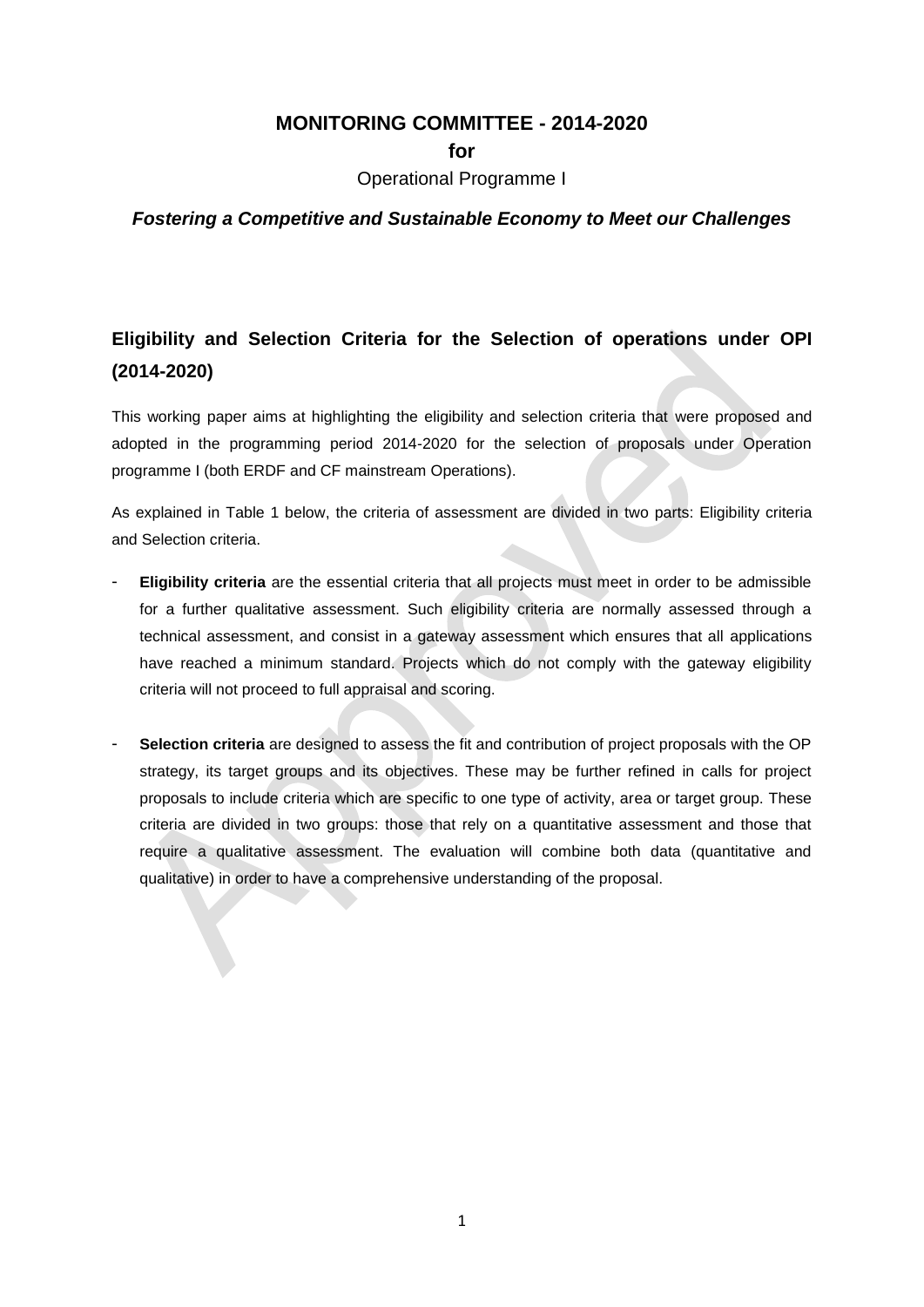#### **Table 1: The table below offers a screenshot of the eligibility and selection criteria**

| <b>Eligibility Criteria</b>                                                                |                   | <b>Selection criteria</b>                                                               |                       |
|--------------------------------------------------------------------------------------------|-------------------|-----------------------------------------------------------------------------------------|-----------------------|
| <b>Criterion</b>                                                                           | <b>Assessment</b> | <b>Criterion</b>                                                                        | <b>Marks</b><br>(max) |
| Complete Application form                                                                  | Yes/No            | Contribution towards<br>indicators beyond minimum<br>required                           | 10                    |
| Project remit within mandate of<br>Beneficiary                                             | Yes/No            | <b>Readiness</b>                                                                        | 15                    |
| leader from<br>beneficiary<br>Project<br>organisation                                      | Yes/No            | <b>Project Sustainability</b>                                                           | 10                    |
| Project implemented<br>within<br>the<br><b>Eligible Territory</b>                          | Yes/No            | Capacity of the organisation                                                            | 10                    |
| Proof<br>co-financing<br>οf<br>where<br>applicable                                         | Yes/No            | Contribution<br>to<br>the<br>development needs                                          | 10                    |
| Contribution<br>towards<br>Investment<br>Priorities (IPs)                                  | Yes/No            | Potential of the project to<br>contribute to the achievement<br>of the expected results | 15                    |
| Proposal in line with the relevant<br>Specific Objective and Expected<br>results of the IP | Yes/No            | Horizontal<br>priorities<br>Sustainability<br>Environmental<br>and Equal Opportunities  | 10                    |
| Contribution towards one indicator                                                         | Yes/No            | <b>Other Horizontal Priorities</b><br>and Climate Change<br>mitigation and adaptation   | 10                    |
|                                                                                            |                   | Quality of application form                                                             | 10                    |
|                                                                                            |                   |                                                                                         |                       |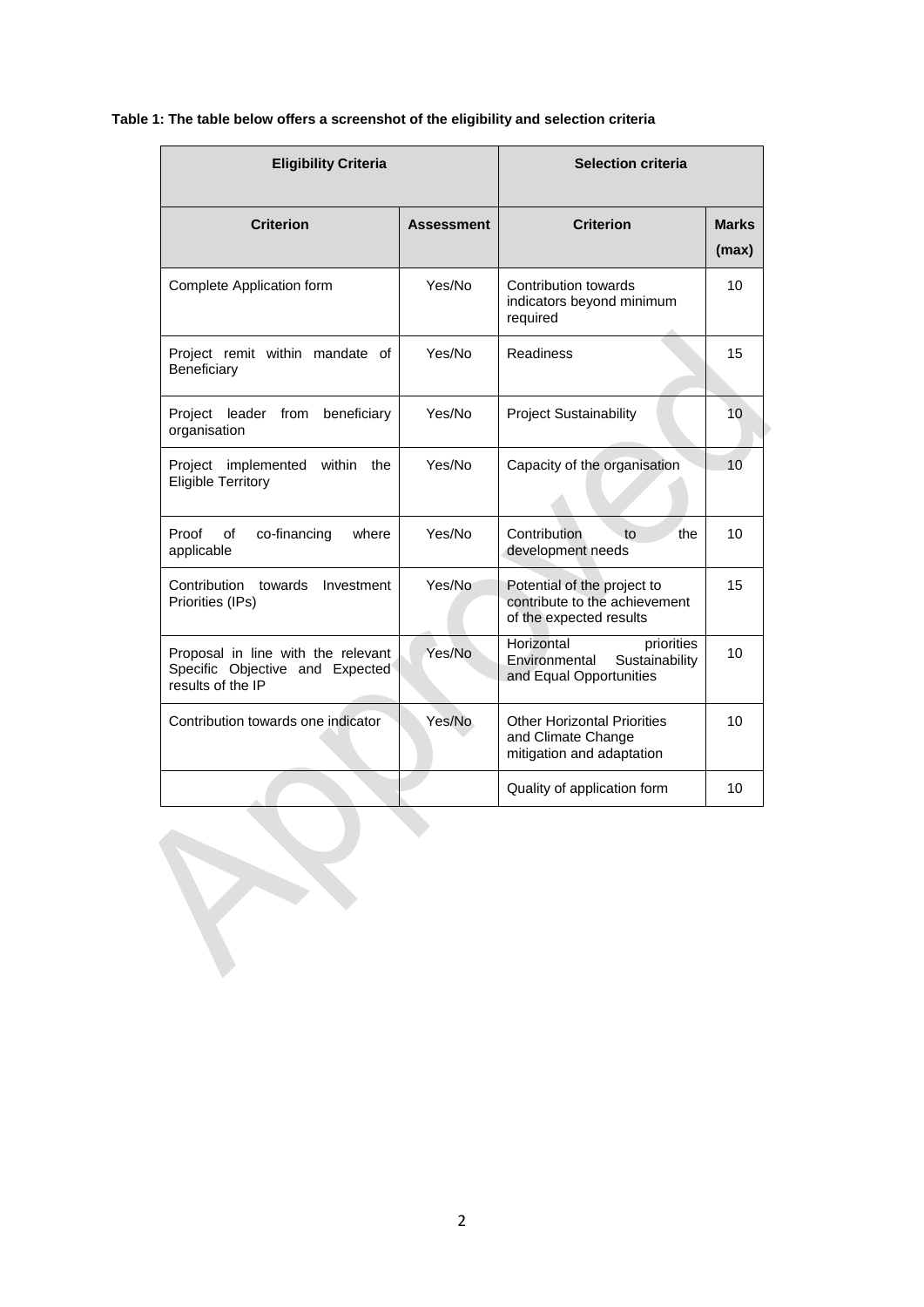# **PART 1 - Eligibility Criteria<sup>1</sup>**

The project must fulfil the following criteria to be eligible for further assessment:

### **1. Complete application form**

The Applicant must present a complete Application Form, filled in with all relevant details and documentation.

### 2. **Project remit within mandate of Beneficiary**

Applicants must be publicly mandated to carry out the task of the project. The project's remit must fall within the mandate of the Beneficiary.

#### **3. Project leader from beneficiary organisation**

The project leader carries the overall financial and legal responsibility for the implementation of the project on behalf of the Beneficiary and hence, his/her direct association with the Beneficiary organisation is fundamental, especially with a view to ensure that the grant will exclusively be used for the purpose stipulated in the project proposal.

#### 4. **Project implemented within the Eligible Territory**

The eligible territory for the Operational Programme is the whole territory of the Republic of Malta. In cases of publicity / training abroad/marketing, actions may be aired or distributed outside the territory if the benefit clearly targets the eligible territory.

### 5. **Proof of co-financing where applicable**

In cases where Government is not co-financing the project from the national budget, the entity committing itself to provide the co-financing (public and other organisations) must produce proof that co-financing over the whole period of the project is available. A joint declaration by the Executive/Head and Treasurer/Financial Controller of the organisation, stating that the organisation commits to co-financing obligations and to finance any ineligible costs must be attached to the Application Form. The Applicant must also provide a set of audited accounts of the last 2 financial years including a note from the organisation's auditor stating that the organisation is likely to be able to meet the co-financing obligations and cover any ineligible costs. It is important to note that cofinancing in kind is NOT eligible.

### **6. Contribution towards Investment Priorities (IPs)**

**.** 

Only projects that will address one or more of the relevant Investment Priority/ies of the PA as specified in the call can be considered as eligible.

### **7. Proposal in line with the relevant Specific Objective and Expected results of the IP**

<sup>&</sup>lt;sup>1</sup> Additional conditions for the signature of the Grant will be applicable at project level related to ex ante conditionalities, such as, but not limited to, the smart specialisation for Priority Axis 1 projects.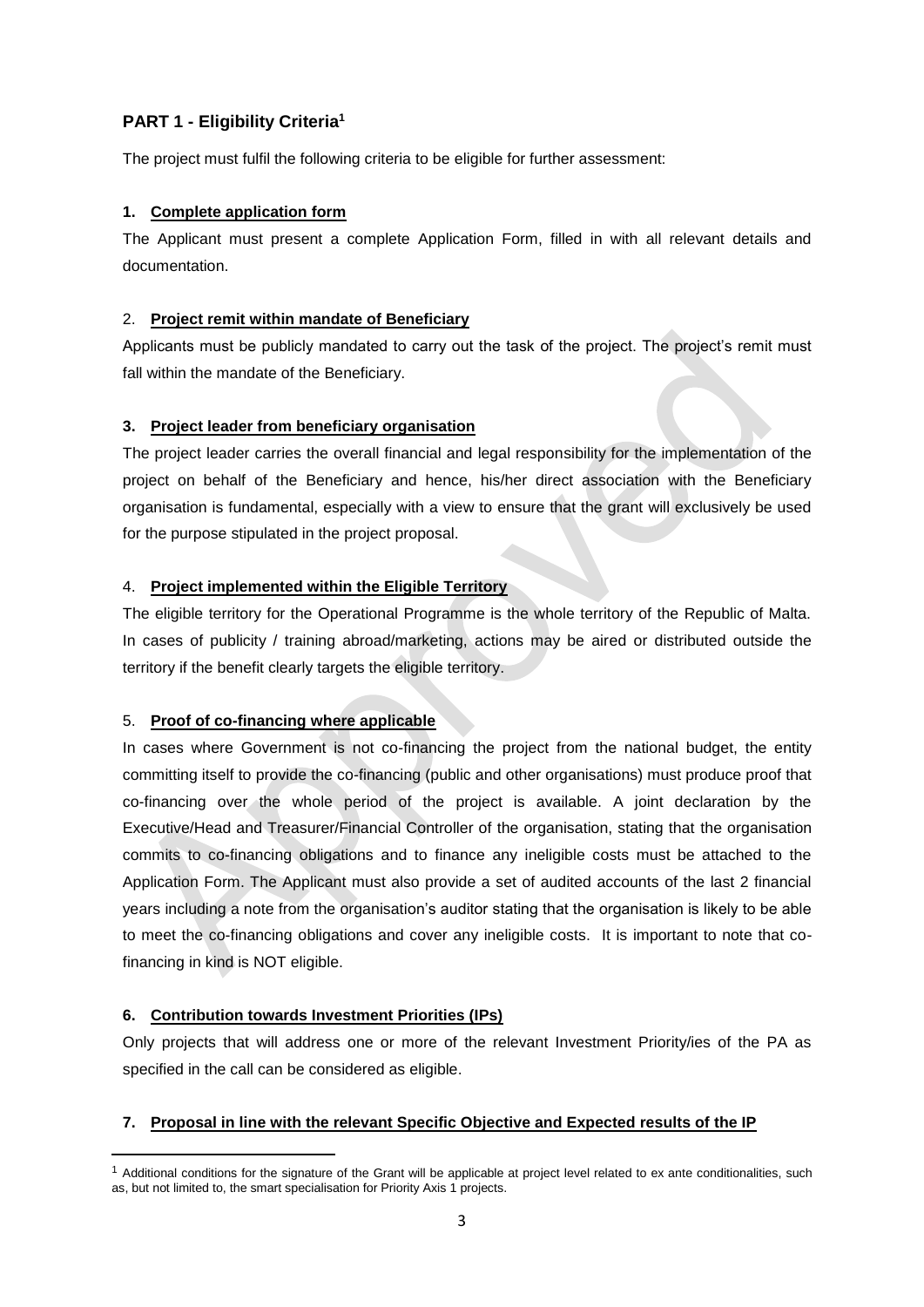Only proposals that will contribute to the achievement of the relevant specific objective/s and the expected result/s will be considered as eligible.

### **8. Contribution towards one indicator**

The project must have clearly identifiable and measurable targets that comply with at least one of the indicators set in the relevant Priority Axis (output and results indicators).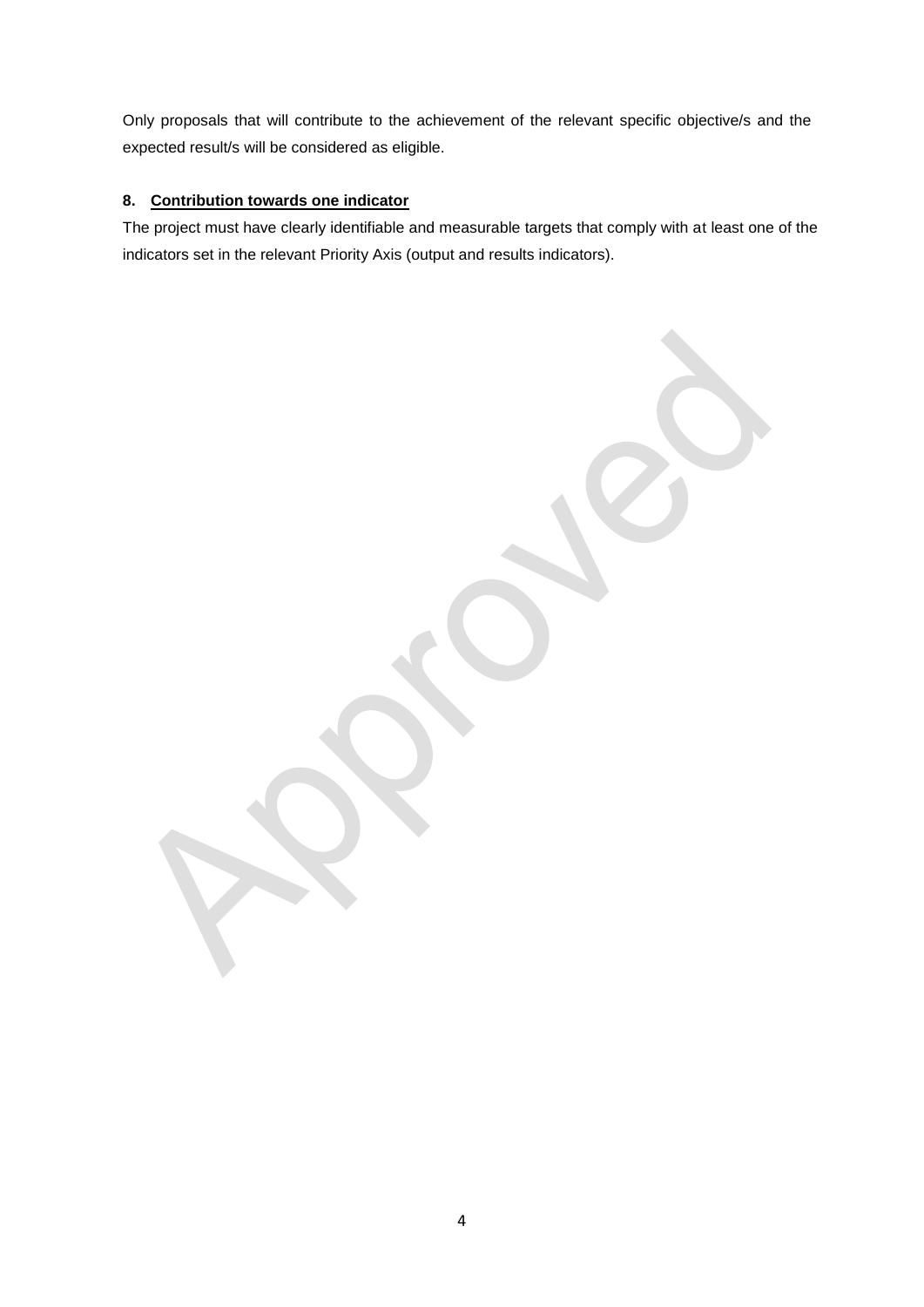### **PART 2 – SELECTION CRITERIA**

#### **1. Contribution towards indicators beyond minimum required (max 10 marks)**

Marks will be awarded if the project can demonstrate a clear contribution to the indicators (output/result) beyond the minimum requirement. The Applicant must also provide a clear explanation of **how** the targets for 'outputs,' and 'results' have been calculated and **the method of verification**  that will be used.

#### **2. Project Sustainability (max 10 marks)**

Magnitude of post-operating costs in terms of assessment of the degree of risks attributed to: post operating costs; Anticipated revenue: Reliability of revenue; and Organisation/financial stability;

#### **3. Readiness (max 15 marks)**

Negative marking as applicable for non-preparation/launch of tenders; non-submission/issue of MEPA permits, lack of cost benefit analysis/financial feasibility (as applicable) and other risks hindering implementation.

#### **4. Capacity of the organisation (max 10 marks)**

Adequate overall expertise within the organisation and past experience with EU/similar projects.

#### **5. Quality of application form (10 marks)**

Marks will be awarded on the overall Coherence between different sections of the proposal; adequate description of the main activities; whether budget in reflecting activities included and on the general presentation of the proposal.

#### **6. Contribution to the Development needs (max 10 marks).**

The Applicant should demonstrate that the proposed project is adequately addressing the relevant development need as identified in the OP.

# **7. Potential of the project to contribute to the achievement of the expected results (max 15 marks)**

The PSC will be expected to assess the results expected to be achieved through the implementation of the approved operation in terms of the innovative solutions and risks that can hinder the achievement of the identified results.

# **8. Horizontal priorities – Equality between men and women, non-discrimination and accessibility and Sustainable development (max 10 marks)**

Equality and Equal Opportunities**:** Promotion of equality between men and women as well as nondiscrimination and accessibility are identified in the Common Provisions Regulation (EU) No 1303/2013. The PSC will assess how the projects will contribute to the attainment of the horizontal